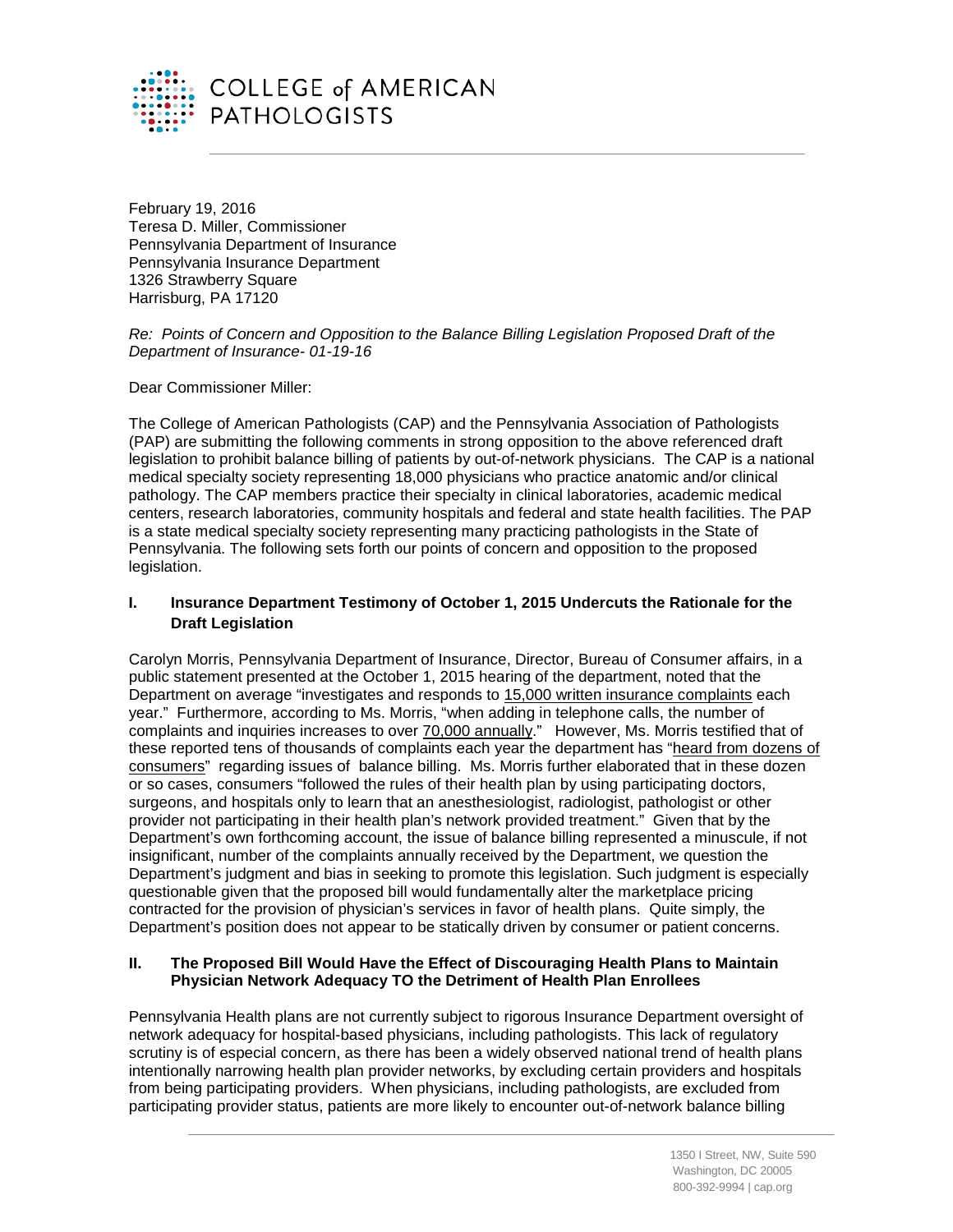

situations. The proposed legislation eschews this fundamental concern of consumers, to have reasonable access to in-network providers, and instead incentivizes health plans to narrow networks by limiting the financial risk to consumers from these out-of-network bills. Specifically, the bill states, "an out-of-network facility-based practitioner or affiliated provider may not advance to collections any charges other than any in-network cost sharing amount that the covered person has failed to pay." In lieu of collecting from the patient, the physician provider would be limited to an undetermined percent of Medicare or the health plan's median amount for such services paid by the plan when rendered by an in-network provider. If no agreement is reached, the disagreement over payment would be submitted to an "arbitrated dispute resolution process."

The net effect of the legislation is to tip the equilibrium of payment negotiations between the health plan and the physician provider in favor of the health plan. Given this dynamic, this legislation, if enacted, would be a strong incentive to health plans regulated by the State to reduce, limit or otherwise dismantle their physician provider network in order to secure maximum economic advantage over the amount paid to physician providers, whether in-network or out-of-network. We reject the approach of the Insurance Department which favors insurance interests. We believe that Pennsylvania patients are best served when health plans are compelled by the State to undertake their fiduciary responsibility to their enrollees to ensure that patients at in-network facilities are able to have reasonable access to in-network providers. We therefore favor regulatory or legislative initiatives that compel health plans to document to state insurance regulators that they have sufficient numbers of pathologists and other hospital based physician providers at in-network facilities.

## **II. The Draft Legislation is Technically Flawed**

Not only do we fundamentally oppose and challenge the intent and premise of the legislation, from a technical perspective the draft legislation fails to take into account the following scenarios:

1) patients who voluntarily select out-of-network physician providers at in-network facilities; 2) patients who have no reasonable access to in-network physician service at an in-network

facility as the result of the health plan's nonfeasance;

3) health plan responsibility for notifying patients of in-network physician options and financial risk associated with out-of-network services;

4) facility responsibility for alerting patients to the financial risk of out-of-network services; 5) health plan responsibility for monitoring and reporting the Department of Insurance

enrollee access to in-network physician services at in-network facilities; and

6) payment for out-of-network physician services that are covered and paid for under enrollee health plans coverage, but not covered under the Medicare fee schedule and thus cannot be calculated based upon the legislation's contemplated use of this fee schedule.

All of these aforementioned issues constitute serious lapses in the proposed legislation that are omitted from consideration and not conceptually addressed in any fashion.

## **IV. Summary**

For these aforementioned reasons, we urge the Department to not move forward with this legislation, and instead adopt by regulation network adequacy standards that:

- Require that health plans document to the Department that they have contracted with sufficient numbers of in-network physicians, including pathologists at in-network facilities in order provide their enrollees with reasonable access to in-network physician services, including pathologists;
- Ensure enrollees are advised by health plans and network facilities of their financial risk in receiving out-of-network physician services for scheduled in-network facility procedures;